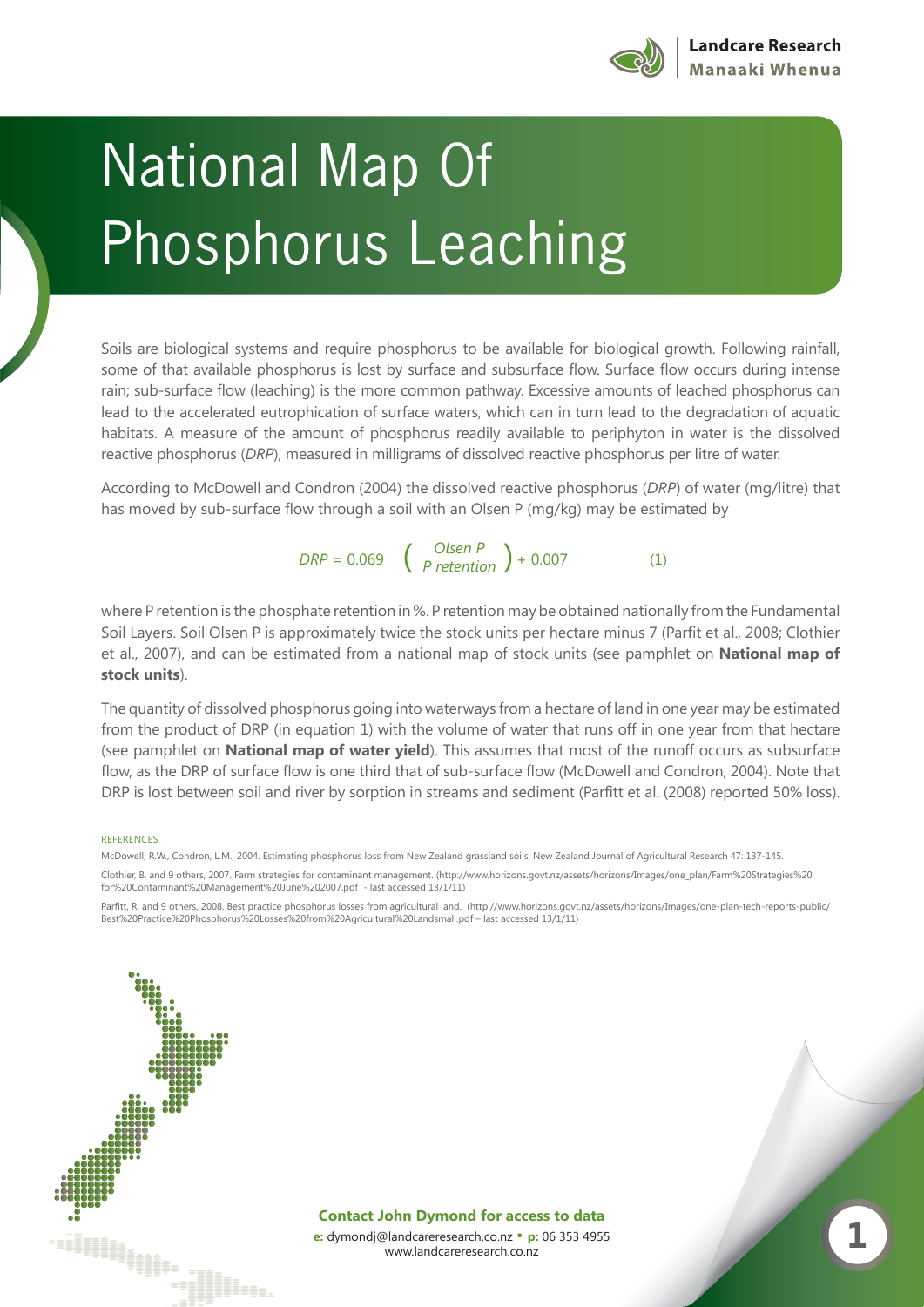



FIGURE 1: A national map of DRP may be made from national maps of animal stock units and soil P retention. Olsen P is an intermediate national map derived from the national map of animal stock units by assuming a linear relationship with animal stock units.

Stock units: 2003 national map of stock units per hectare at 100 m pixels. Derived from MAF 2003 district statistics and spatially extrapolated using NZLRI stock carrying capacity and LUNZ land use.

P retention: national map of P retention in soils at 100m pixels. Derived from Fundamental Soil Layers of New Zealand.



National Map of Phosphorus Leaching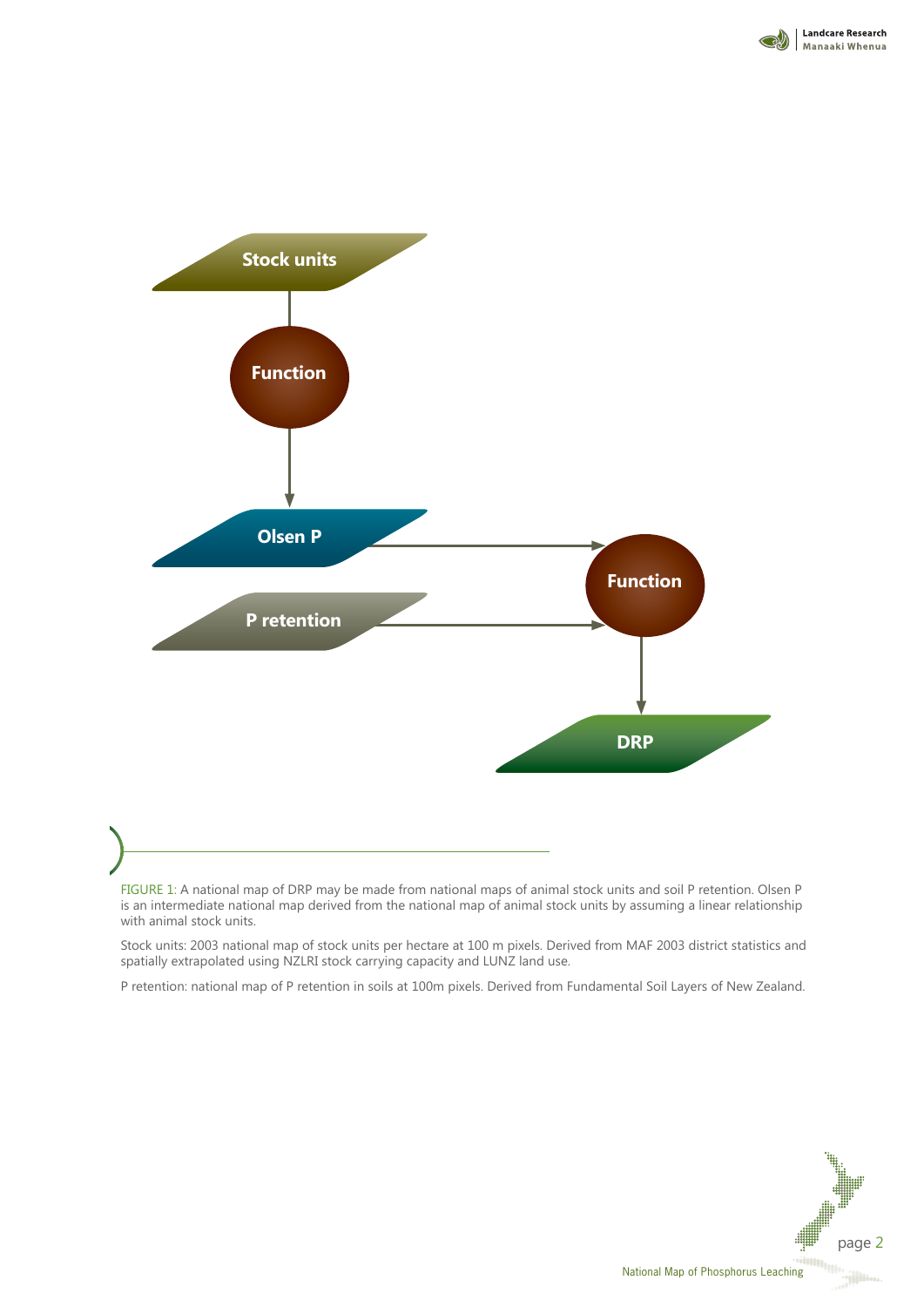

**Mandcare Research** 



FIGURE 2: Leaching of dissolved reactive phosphorus in mg DRP/litre for North Island (100m pixels): grey (0–0.02); green (0.02-0.05); yellow (0.05–0.1); orange (0.04-0.2); red (>0.2).

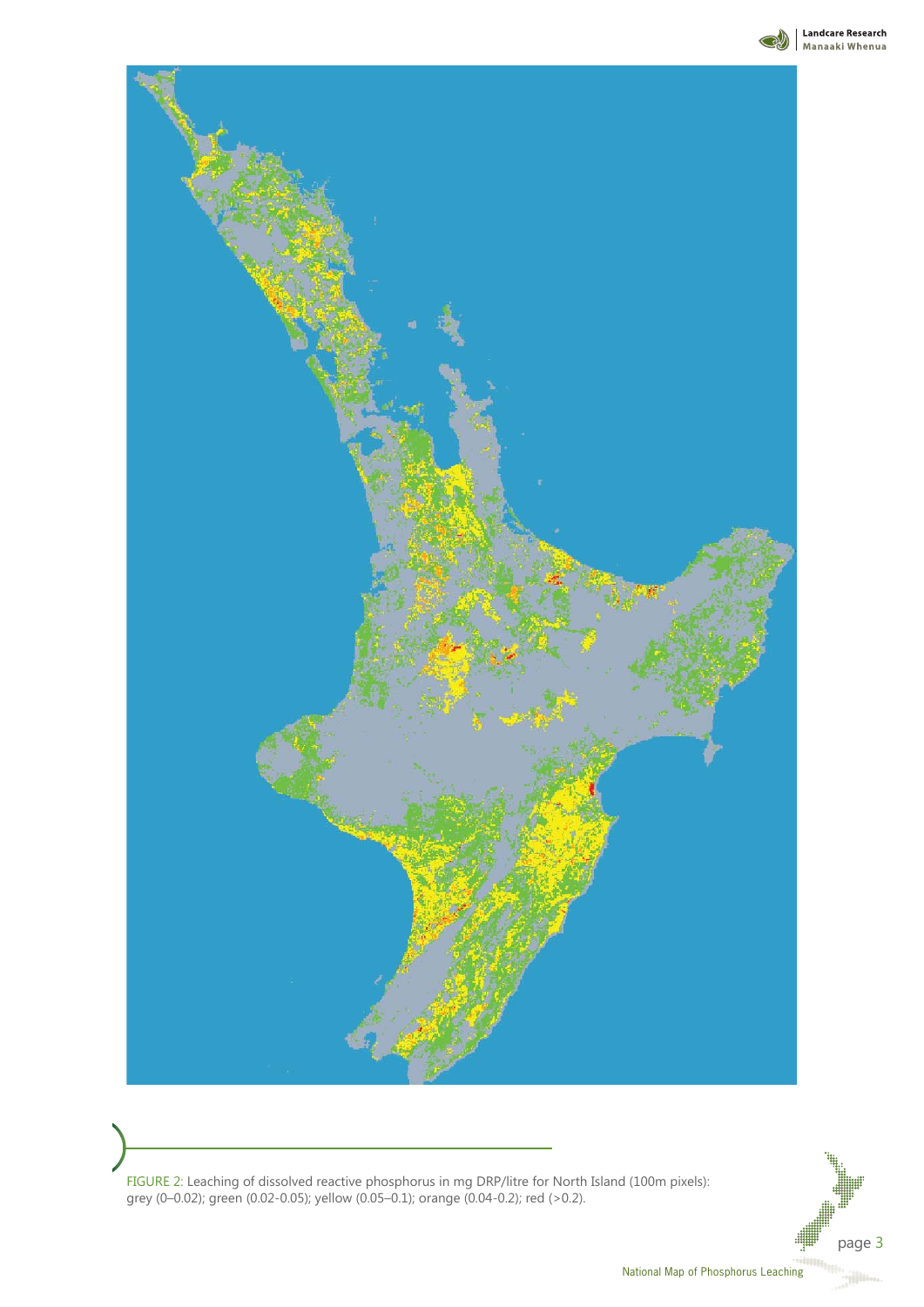



FIGURE 3: Leaching of dissolved reactive phosphorus in mg DRP/litre for South Island (100m pixels): grey (0–0.02); green (0.02–0.05); yellow (0.05–0.1); orange (0.04–0.2); red (>0.2).